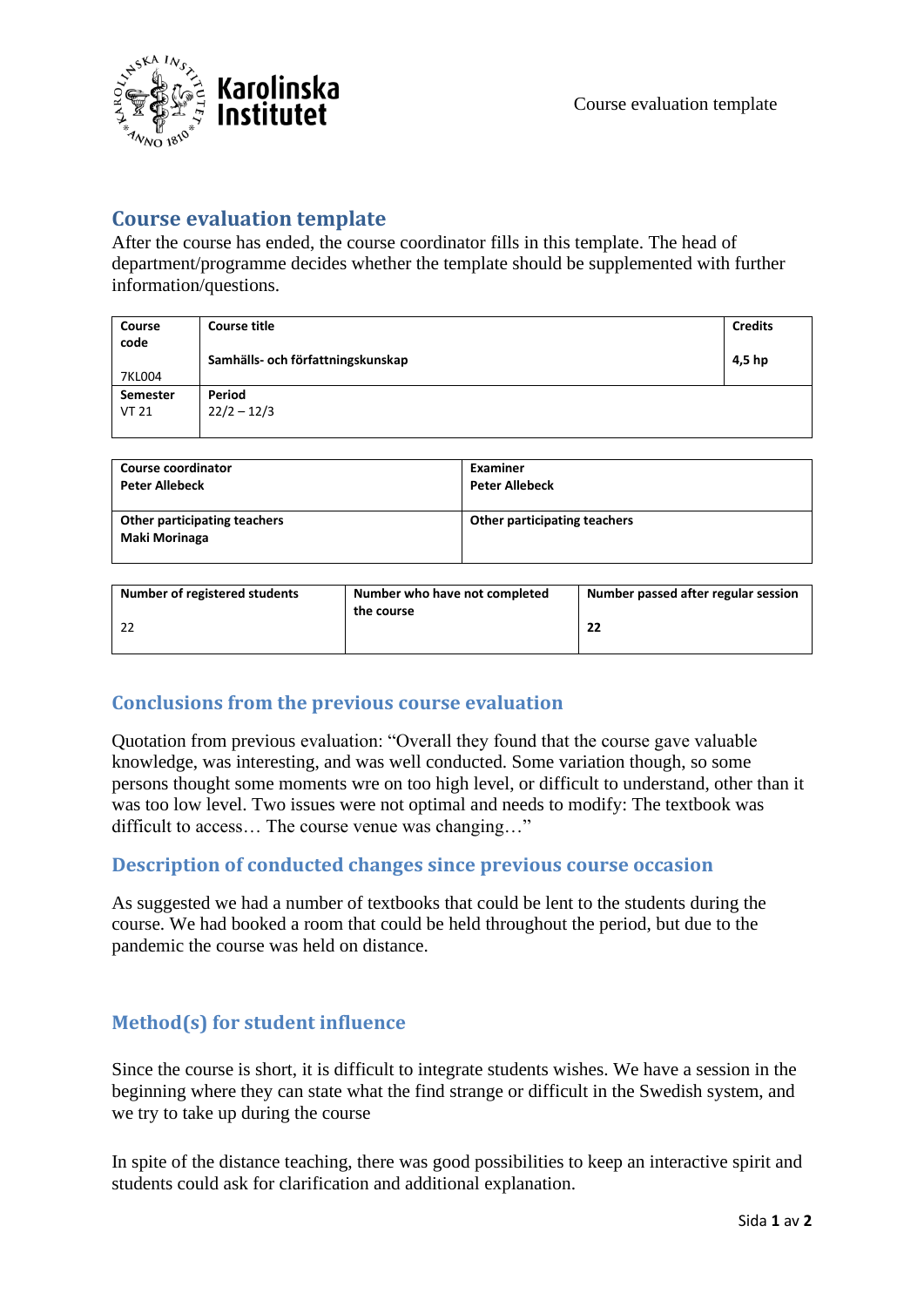

We have added questions on the standard evaluation, and these inform future planning of courses.

21 out of 22 responded to the evaluation, an improvement since last year

#### **Summary of the students' response to the course valuation**

Overall very positive responses to the course. Some students want more of case discussions and less lectures. Regarding specific components, I understand comments given to some teachers who were not very good communicators.

#### **The course coordinator's reflections on the implementation and results of the course**

Considering distance teaching, and my inexperience of this, the results from this course was above expectations. All external teachers were very good in adjusting to the online format, and there was good interaction and many questions. One important aspect was that myself or coleader of the course was present in all moments.

- How have the students' previous knowledge, experiences and prerequisites been used as a basis during the course? *Comparisons were made with experiences from their countries, and many could also use experiences from work in Sweden.*
- In what way the work methods used during the course contribute to the students attaining the learning outcomes? *Lectures and discussions on clinical aspects of relevance to all physicians and important for their work in Sweden.*
- How has the course worked with -constructive alignment from learning outcomes to examination form and examination content? *Case discussions were held interactively that picked up issues from the lectures. Similar types of case descriptions were then used in the examination.*
- How do examinations and assessment criteria ensure that students achieve the learning outcomes of the course?
- *Case discussions and questions are distributed for home reading, and are followed up in sessions where individual students are asked to give responses. Some tasks are also to be handed in for review.*

## **Description of how the course works with quality, research-basis and collaboration with other professions**

We bring in highly qualified teachers in different fields, and monitor performance through our own participation as course leaders, and through the evaluations.

## **Course coordinator's conclusions and suggestions for improvement**

Since the course basically was highly appreciated, no major changes for next course. We know some external teachers are not optimal, and will be changed. Students want more case discussions, and we will try to incorporate more.

#### **Views on the course and improvement suggestions from others**

We have regular contact with the program director, and adjust if there are overlaps or gaps to cover.